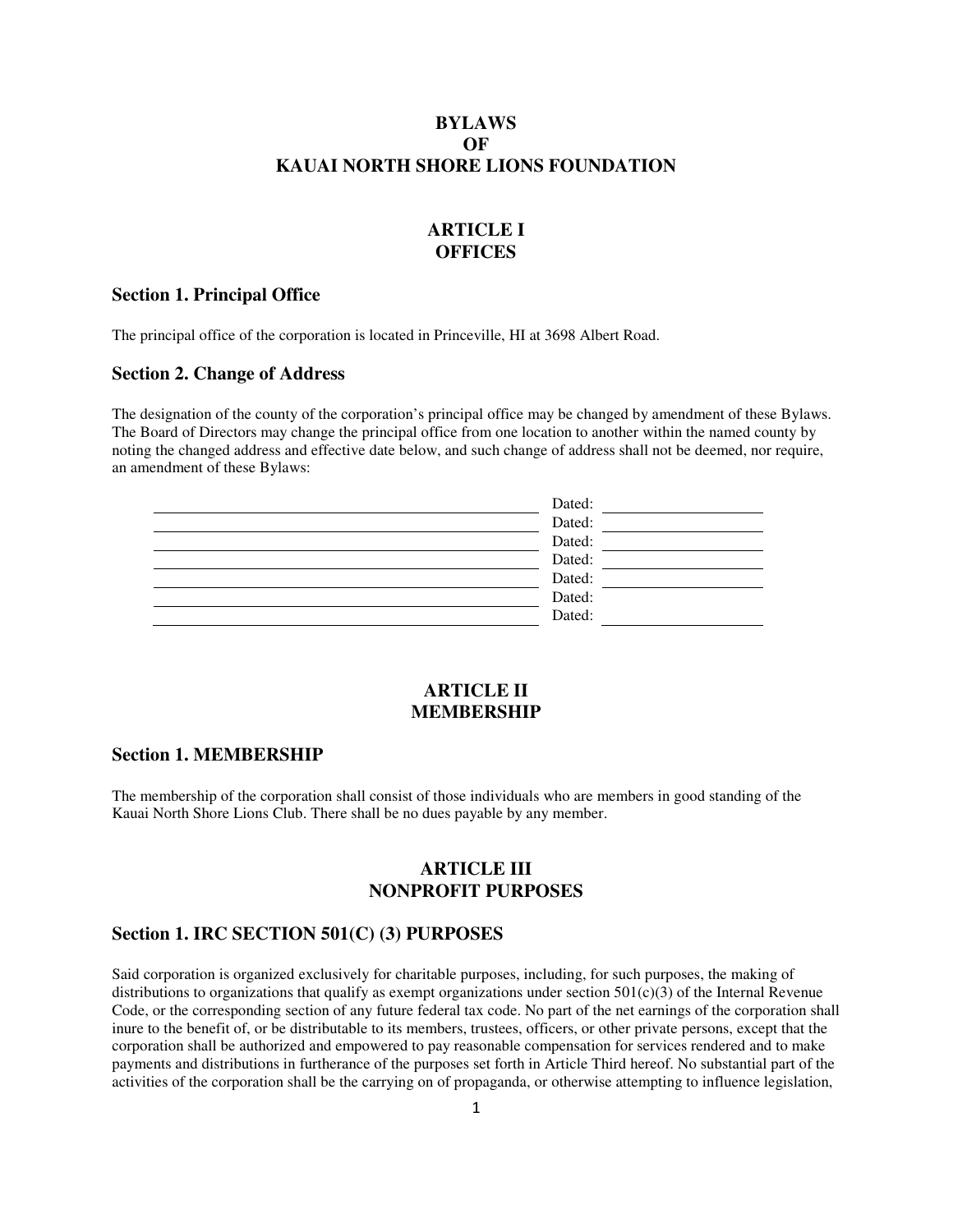and the corporation shall not participate in, or intervene in (including the publishing or distribution of statements) any political campaign on behalf of or in opposition to any candidate for public office. Notwithstanding any other provision of these articles, the corporation shall not carry on any other activities not permitted to be carried on (a) by a corporation exempt from federal income tax under section  $501(c)(3)$  of the Internal Revenue Code, or the corresponding section of any future federal tax code, or (b) by a corporation, contributions to which are deductible under section  $170(c)(2)$  of the Internal Revenue Code, or the corresponding section of any future federal tax code. Upon the dissolution of the corporation, assets shall be distributed for one or more exempt purposes within the meaning of section  $501(c)(3)$  of the Internal Revenue Code, or the corresponding section of any future federal tax code, or shall be distributed to the federal government, or to a state or local government, for a public purpose. Any such assets not so disposed of shall be disposed of by a Court of Competent Jurisdiction of the county in which the principal office of the corporation is then located, exclusively for such purposes or to such organization or organizations, as said Court shall determine, which are organized and operated exclusively for such purposes.

### **Section 2. SPECIFIC OBJECTIVES AND PURPOSES**

The specific objectives and purposes of this corporation shall be to solicit, collect and otherwise raise money for charitable purposes: to expand, contribute, disburse, and otherwise handle and dispose of the same for such purposes relating to the aims and goals of the Kauai North Shore Lions Club and the International Association of Lions Clubs. Included are contributions to other Lions entities or to institutions organized for the same or similar purposes; to assist in harmonizing and making more efficient the work of charitable organizations in the local community; all of which shall be within the meaning of section  $501(c)(3)$  of the Internal Revenue Code.

#### **Section 3. CONFLICTS OF INTEREST**

The corporation shall not enter into any transaction or arrangement that might benefit the private interest of any officer or director of this corporation, that violates the conflicts of interest policies of Lions Clubs International or that, violates any other applicable state and federal laws governing conflict of interest application to nonprofit and charitable organizations. The board of directors shall adopt policies and procedures as appropriate and necessary to ensure the corporation operates in a manner consistent with its charitable purposes and does not engage in activities that could jeopardize its tax-exempt status

## **ARTICLE IV DIRECTORS**

#### **Section 1. NUMBER**

The corporation shall have five directors and be known as the Board of Directors.

#### **Section 2. QUALIFICATIONS**

Directors shall be of the age of majority in this state: no other qualifications are required except as in Section 1, above

#### **Section 3. POWERS**

Subject to the provisions of the laws of this state and any limitations in the Articles of Incorporation and these Bylaws relating to action required or permitted to be taken or approved by the members of this corporation, the activities and affairs of this corporation shall be conducted and all corporate powers shall be exercised by or under the direction of the Board of Directors.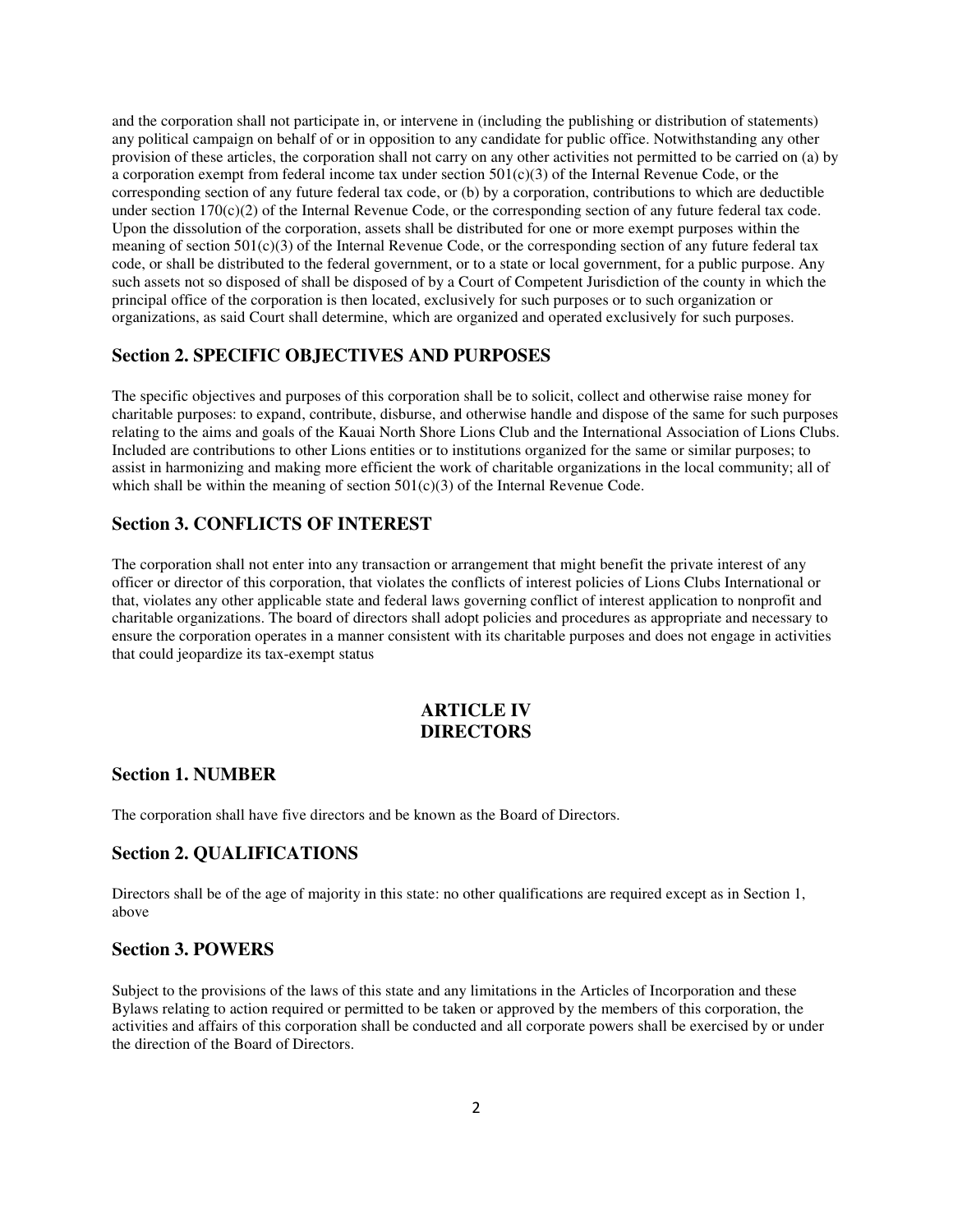### **Section 4. DUTIES**

It shall be the duty of the directors to:

- a) Perform any and all duties imposed on them collectively or individually by law, by the Articles of Incorporation, or by these Bylaws;
- b) Appoint and remove, employ and discharge, and except as otherwise provided in the Bylaws, prescribe the duties and fix the compensation, if any, of all officers, agents and employees of the corporation;
- c) Supervise all officers, agents and employees of the corporation to assure that their duties are performed properly;
- d) Meet at such times and places as required by these Bylaws;
- e) Register their addresses with the Secretary of the corporation, and notices of meetings mailed or telegraphed to them at such addresses shall be valid notices thereof.

# **Section 5. TERM OF OFFICE**

Each director shall hold office for the same period as is held in the Kauai North Shore Lions Club.

### **Section 6. COMPENSATION**

Directors shall serve without compensation except that reasonable expense reimbursement, relating to operation of the corporation, may be authorized by the Board of Directors.

### **Section 7. PLACE OF MEETINGS**

Meetings shall be held at the principal office of the corporation unless otherwise provided by the board or at such other places as may be determined by the Board of Directors.

### **Section 8. REGULAR MEETINGS**

Regular meetings of Directors shall be held quarterly at such time the Board of Directors shall determine.

### **Section 9. SPECIAL MEETINGS**

Special meetings of the Board of Directors may be called by the President, the Secretary, or the Treasurer, or if different, by the persons specifically authorized under the laws of this state to call special meetings of the Board. Such meetings shall be held at the principal office of the corporation or, if different at the place designated by the person or persons calling the special meeting.

# **Section 10. NOTICE OF MEETINGS**

Unless otherwise provided by the Articles of Incorporation, these Bylaws, or provisions of law, the following provisions shall govern the giving of notice for meetings of the board of directors:

- a) Regular meetings. No notice need be given of any regular meeting of the board of directors.
- b) Special Meetings. At least one week prior notice shall be given by Secretary of the corporation to each director of each special meeting of the board. Such notice may be oral or written, may be given personally, by first class mail, by telephone, or by facsimile machine, and shall state the place, date and time of the meeting and the matters proposed to be acted upon at the meeting. In case of facsimile notification, the director to be contacted shall acknowledge personal receipt of the facsimile notice by return message or telephone call within twenty four hours of the first facsimile transmission.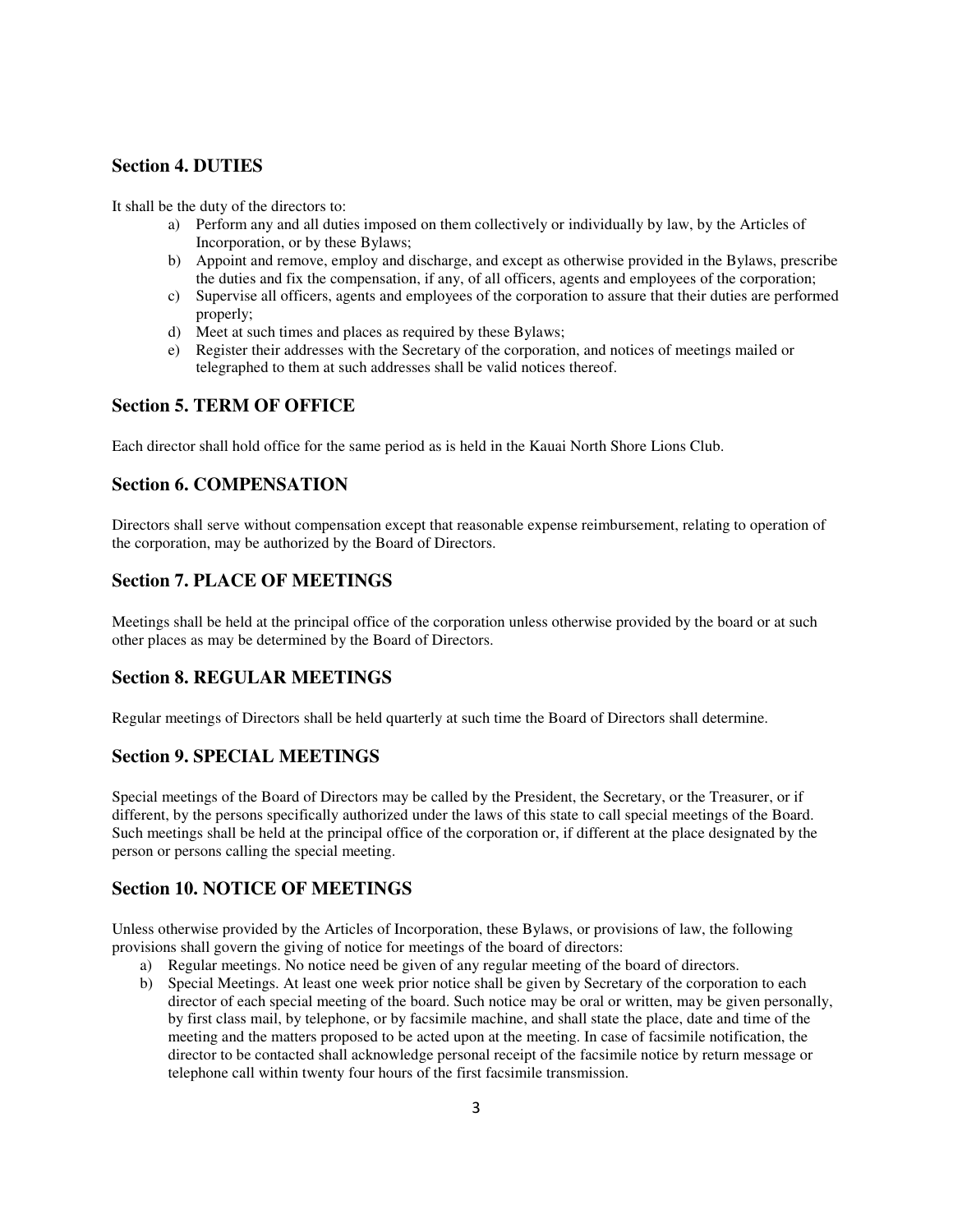c) Waiver of Notice. Whenever any notice of a meeting is required to be given to any director of this corporation under provisions of the Articles of Incorporation, these Bylaws, or the law of Hawaii, a waiver of notice in writing signed by the director, whether before or after the time of the meeting, shall be equivalent to the giving of such notice.

## **Section 11. QUORUM FOR MEETINGS**

Except as otherwise provided under the Articles of Incorporation, these Bylaws, or provisions of law, no business shall be considered by the board at any meeting at which the required quorum, of a minimum of three board members, is not present, and the only motion which the Chair shall entertain at such meeting is a motion to adjourn.

# **Section 12. MAJORITY ACTION AS BOARD ACTION**

Every act or decision done or made by a majority of the directors present at a meeting duly held at which a quorum is present is the act of the Board of Directors, unless the Articles of Incorporation, these Bylaws, or provisions of law require a greater percentage or different voting rules for approval of a matter by the board.

# **Section 13. CONDUCT OF MEETINGS**

Meetings of the Board of Directors shall be presided over by the President of the corporation or, in his or her absence, by the Vice Presidents, by rank, or, in the absence of each of these persons, by a Chairperson chosen by a majority of the directors present at the meeting. The Secretary of the corporation shall act as a secretary of all meetings of the board, provided that, in his or her absence, the presiding officer shall appoint another person to act as Secretary of the Meeting. Meetings shall be governed by Roberts Rules of Order insofar as such rules are not inconsistent with or in conflict with the Articles of Incorporation, these Bylaws, or with provisions of law.

# **Section 14. VACANCIES**

Vacancies on the Board of Directors shall exist (1) on the death, resignation or removal of any director, and (2) whenever the number of authorized directors is increased.

Any director may resign effective upon giving written notice to the President, the Secretary, or Board of Directors, unless the notice specifies a later time for the effectiveness of such resignation. No director may resign if the corporation would then be left without a duly elected director or directors in charge of its affairs, except upon notice to the Office of the Attorney General or other appropriate agency of this state.

Directors may be removed from office, with or without cause, as permitted by and in accordance with the laws of the state.

Unless otherwise prohibited by the Articles of Incorporation, these Bylaws or provisions of law, vacancies on the board may be filled by approval of the Board of Directors. If the number of directors then in office is less than a quorum, a vacancy on the board may be filled by approval of a majority of the directors then in office or by a sole remaining director. A person elected to fill a vacancy on the board shall hold office until the next election of the Board of Directors or until his or her death, resignation, or removal from office.

### **Section 15. NONLIABILITY OF DIRECTORS**

The directors shall not be personally liable for debts, liabilities, or other obligations of the corporation.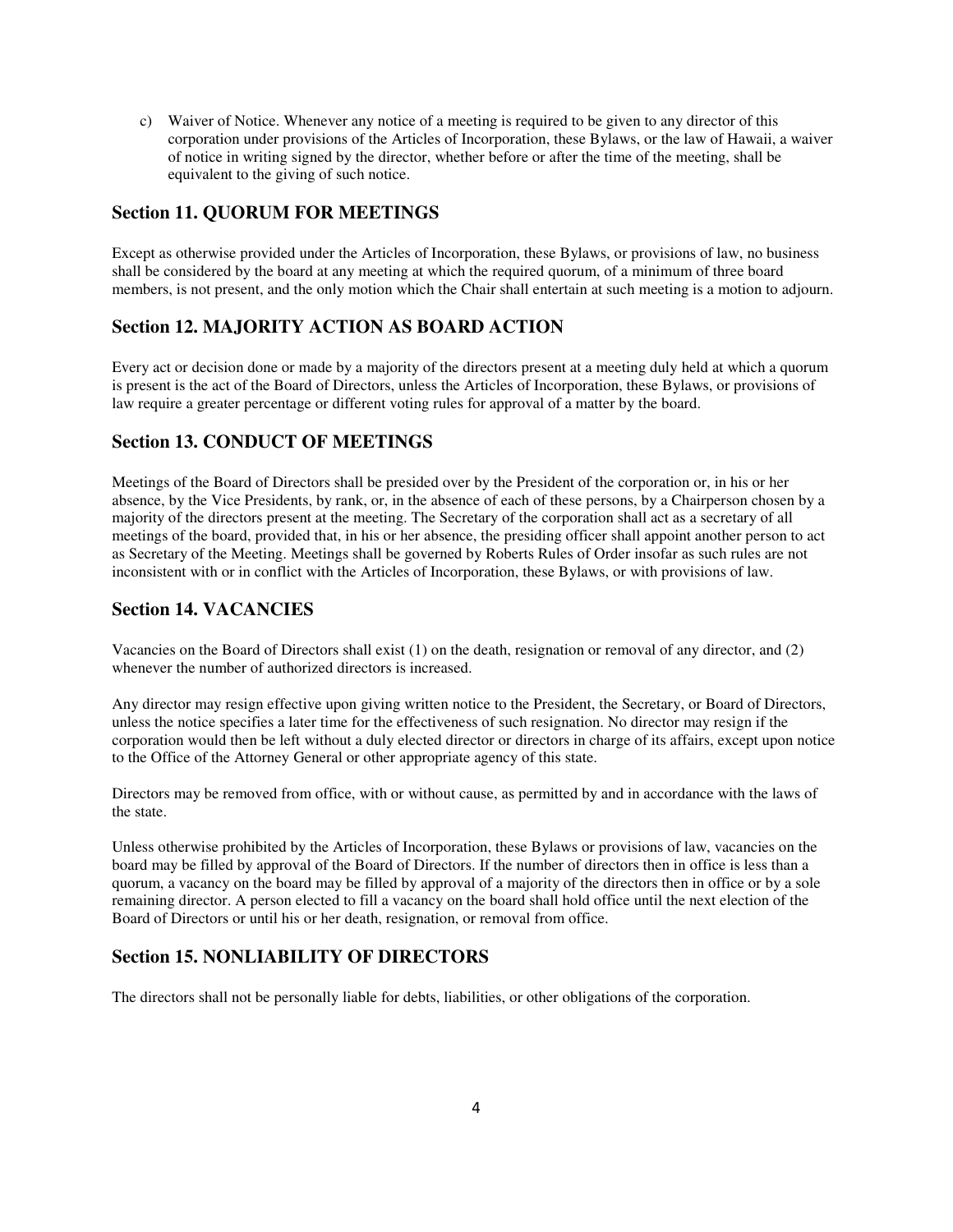# **Section 16. INDEMNIFICATION BY CORPORATION OF DIRECTORS AND OFFICERS**

The directors and officers of the corporation shall be indemnified by the corporation to the fullest extent permissible under the laws of Hawaii.

### **Section 17. INSURANCE FOR CORPORATE AGENTS**

Except as may be otherwise provided under provisions of law, the Board of Directors may adopt a resolution authorizing the purchase and maintenance of insurance on behalf of any agent of the corporation (including a director, officer, employee, or other agent of the corporation) against liabilities asserted against or incurred by the agent in such capacity or arising out the agent's status as such, whether or not the corporation would have the power to indemnify the agent against such liability under the Articles of Incorporation, the Bylaws or provisions of law.

# **ARTICLE V OFFICERS**

## **Section 1. DESIGNATION OF OFFICERS**

The officers of the corporation shall be a President, a first Vice President, a second Vice President, a Secretary, and a Treasurer, and beginning with the annual election of April 2013, they shall be those individuals who hold the same office in the Kauai North Shore Lions Club.

#### **Section 2. QUALIFICATIONS**

Any person who is a member in good standing in the Kauai North Shore Lions Club may serve as officer of this corporation.

### **Section 3. ELECTION AND TERM OF OFFICE**

Officers shall be elected in the same manner as the officers of the Kauai North Shore Lions Club and their terms shall be concurrent therewith.

# **Section 4. REMOVAL AND RESIGNATION**

Any officer may be removed, either with or without cause, by the Board of Directors, at any time. Any officer may resign at any time by giving written notice to the Board of Directors or the President or Secretary of the Corporation. Any such resignation shall take effect at the date of receipt of such notice or at any later date specified therein, and, unless otherwise specified therein, the acceptance of such resignation shall not be necessary to make it effective. The above provisions of this section shall be superseded by any conflicting terms of a contact which has been approved or ratified by the Board of Directors relating to the employment of any officer of the corporation.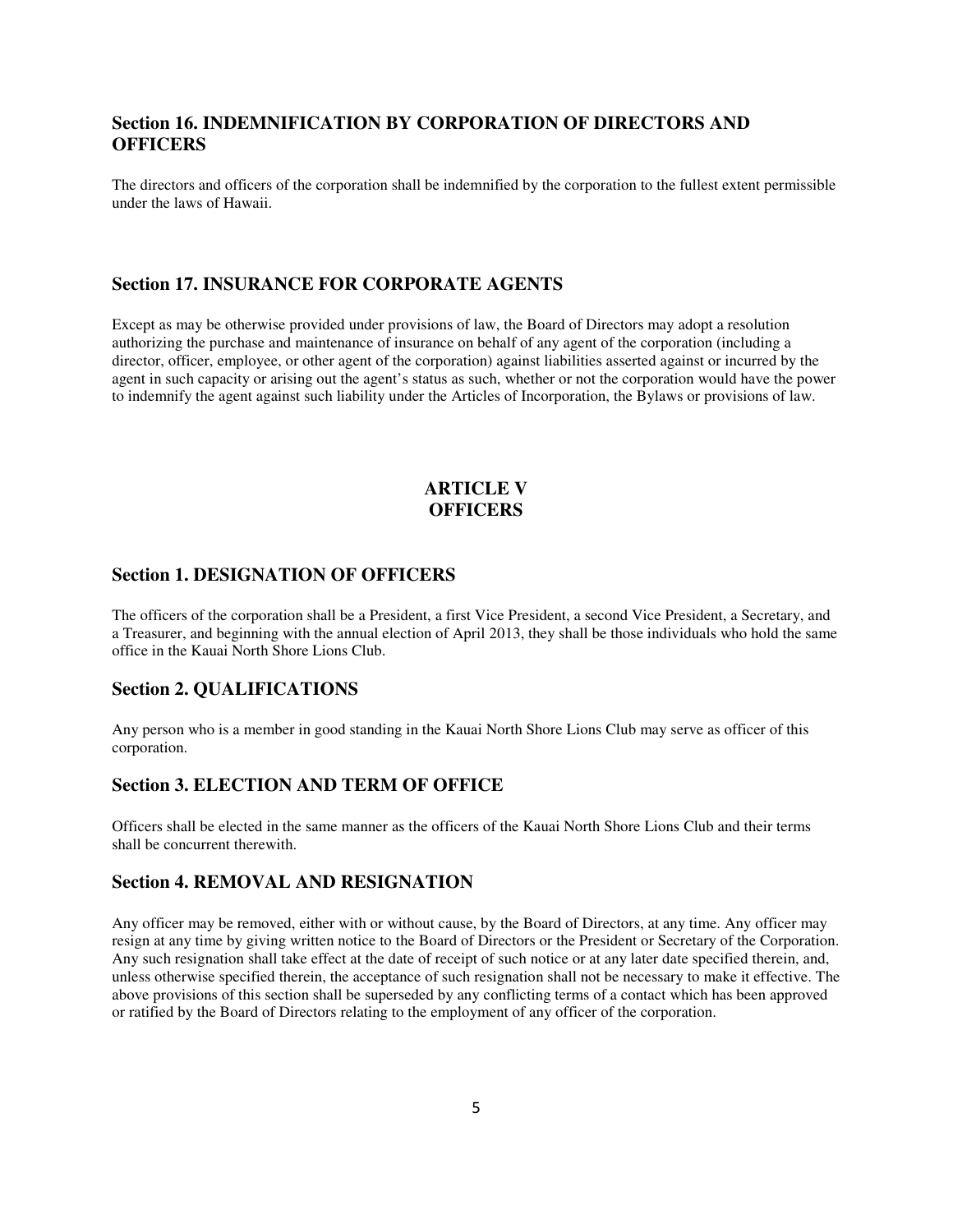### **Section 5. VACANCIES**

Any vacancies caused by the death, resignation, removal, disqualification, or otherwise, of any officer shall be filled by the Board of Directors. In the event of a vacancy in any office other than that of President, such vacancy may be filled temporarily by appointment by the President until such time as the Board shall fill the vacancy. Vacancies occurring in offices of officers appointed at the discretion of the board may or may not be filled as the board shall determine.

# **Section 6. DUTIES OF PRESIDENT**

The president shall be the chief executive officer of the corporation and shall, subject to the control of the Board of Directors, supervise and control the affairs of the corporation and the activities of the officers. He or she shall perform all duties incident to his or her office and such other duties as may be required by law, by the Articles of Incorporation, by these Bylaws, or which may be prescribed from time to time by the Board of Directors. The President shall preside at all meetings of the Board of Directors and at all meetings of the members. Except as otherwise expressly provided by law, by Articles of Incorporation, or by the Bylaws, he or she shall, in the name of the corporation, execute such deeds, mortgages, bonds, contracts, checks, or other instruments which may from time to time be authorized by Board of Directors.

#### **Section 7. DUTIES OF VICE PRESIDENTS**

In the absence of the president, or in the event of his or her inability or refusal to act, the Vice Presidents, by rank, shall perform all the duties of the President, and when so acting shall have the powers, and be subjected to all the restrictions on, the President. The Vice Presidents shall have other powers and perform such other duties as may be prescribed by law, by the Articles of Incorporation, or by these Bylaws, or as may be prescribed by the Board of Directors.

### **Section 8. DUTIES OF SECRETARY**

Certify and keep, at the principal office of corporation or at such other place as the board may determine, the original, or a copy, of these Bylaws as amended or otherwise altered to date.

Keep, at the principal office of corporation or at such other place as the board may determine, a book of minutes of all meetings of the directors, and, if applicable, meetings of committees of directors and of members, recording therein the time and place of holding, whether regular or special, how called, how notice thereof was given, the names of those present or represented at the meeting, and the proceeding thereof.

See that all notices are duly given in accordance with the provisions of these Bylaws or as required by law.

Be custodian of the records and of the seal of the corporation and affix the seal, as authorized by law or the provisions of these Bylaws, to duly executed documents of the corporation.

Keep at the principal office of the corporation a membership book containing the name and address of each and any members, and in case in the case where any membership has been terminated. He or she shall record such fact in the membership book together with the date on which such membership ceased.

Exhibit at all reasonable times to any director of the corporation, or to his or her or attorney, on request therefore, the Bylaws, the membership book, and the minutes of the proceedings of the directors of the corporation.

In general, perform all duties incidents to the office Secretary and such other duties as may be required by law, by the Articles of Incorporation, or by these Bylaws, or which may be assigned to him or her from time to time by the Board of Directors.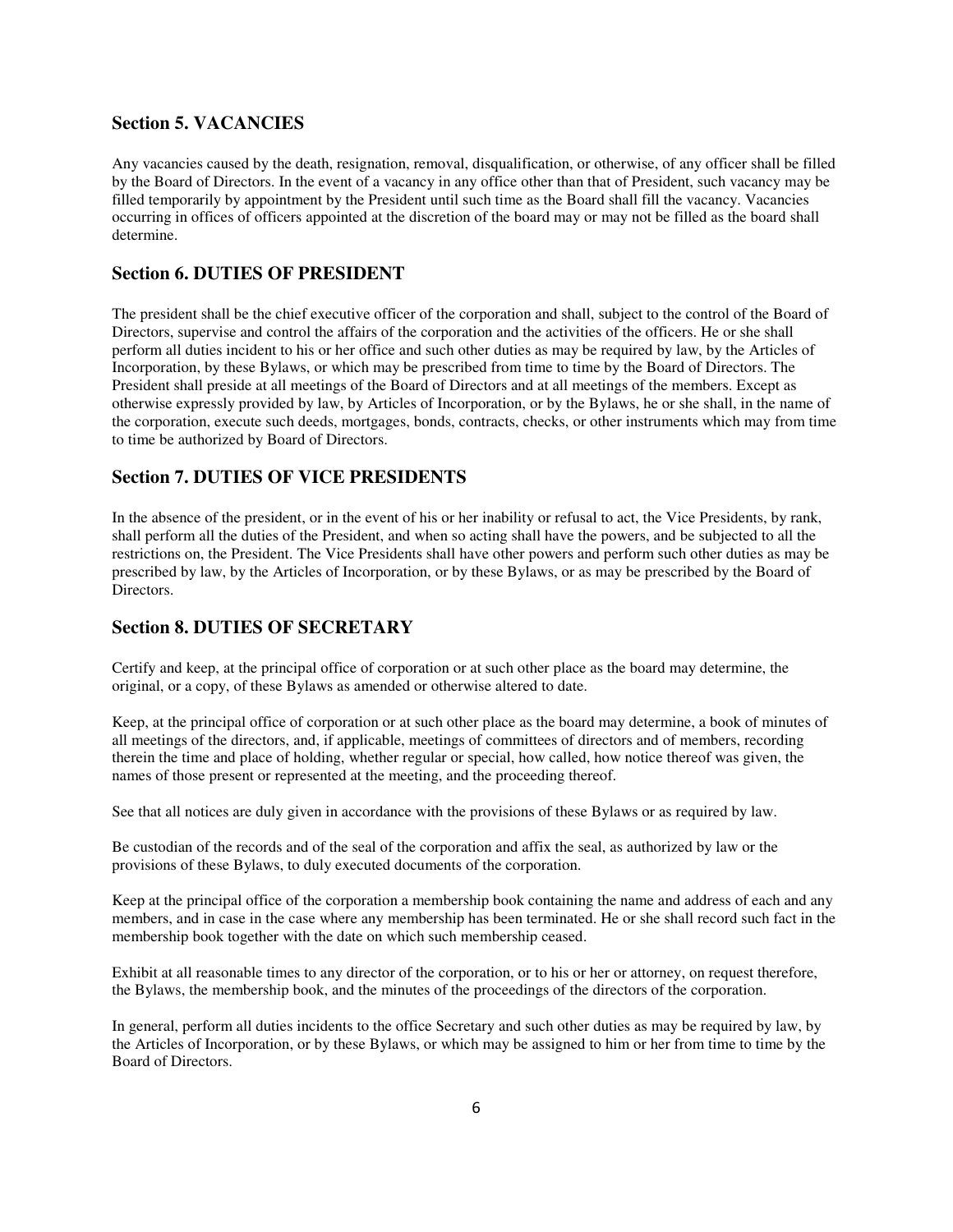### **Section 9. DUTIES OF TREASURER**

Have charged custody of, and be responsible for, all funds and securities of the corporation, and deposit all such funds in the name of the corporation in such banks, trust companies, or other depositories as shall be selected by the Board of Directors.

Receive, and give receipt for, moneys due and payable to the corporation from any source whatsoever.

Disburse, or cause to be disbursed, the funds of the corporation as may be directed by the Board of Directors, taking proper vouchers for such disbursements.

Keep and maintain adequate and correct accounts of the corporation's properties and business transactions, including accounts of its assets, liabilities, receipts, disbursements, gains and losses.

Exhibit at all reasonable times the books of account and financial records to any director of the corporation, or to his or her agent or attorney, on request therefore.

Render to the President and directors, whenever requested, an account of any or all of his or her transactions as Treasurer and of the financial condition of the corporation.

Prepare, or cause to be prepared, and certify, or cause to be certified, the financial statements to be included in any required reports.

In general, perform all duties incident to the office of Treasurer and such other duties as may be required by law, by the Articles of Incorporation of the corporation, or by these Bylaws, or which may be assigned to him or her from time to time by the Board of Directors.

#### **Section 10. COMPENSATION**

The officers shall serve without compensation except that reasonable expense reimbursement, relating to operation of the corporation, may be authorized by the Board of Directors.

# **ARTICLE VI COMMITTEES**

### **Section 1. EXECUTIVE COMMITTEE**

The Board of Directors may, by a majority vote of its members, designate an Executive Committee consisting of three board members and may delegate to such committee the powers and authority of the board in the management of the business and affairs of the corporation, to the extent permitted, and except as may otherwise be provided, by provisions of law.

By a majority vote of its members, the board may at any time revoke or modify any or all of the Executive Committee authority so delegated, increase or decrease but not below two (2) the number of the members of the Executive Committee, and fill vacancies on the Executive Committee from members of the board. The Executive Committee shall keep regular minutes of its proceedings, cause them to be filed with corporate records, and report the same to the board from time to time as the board may require.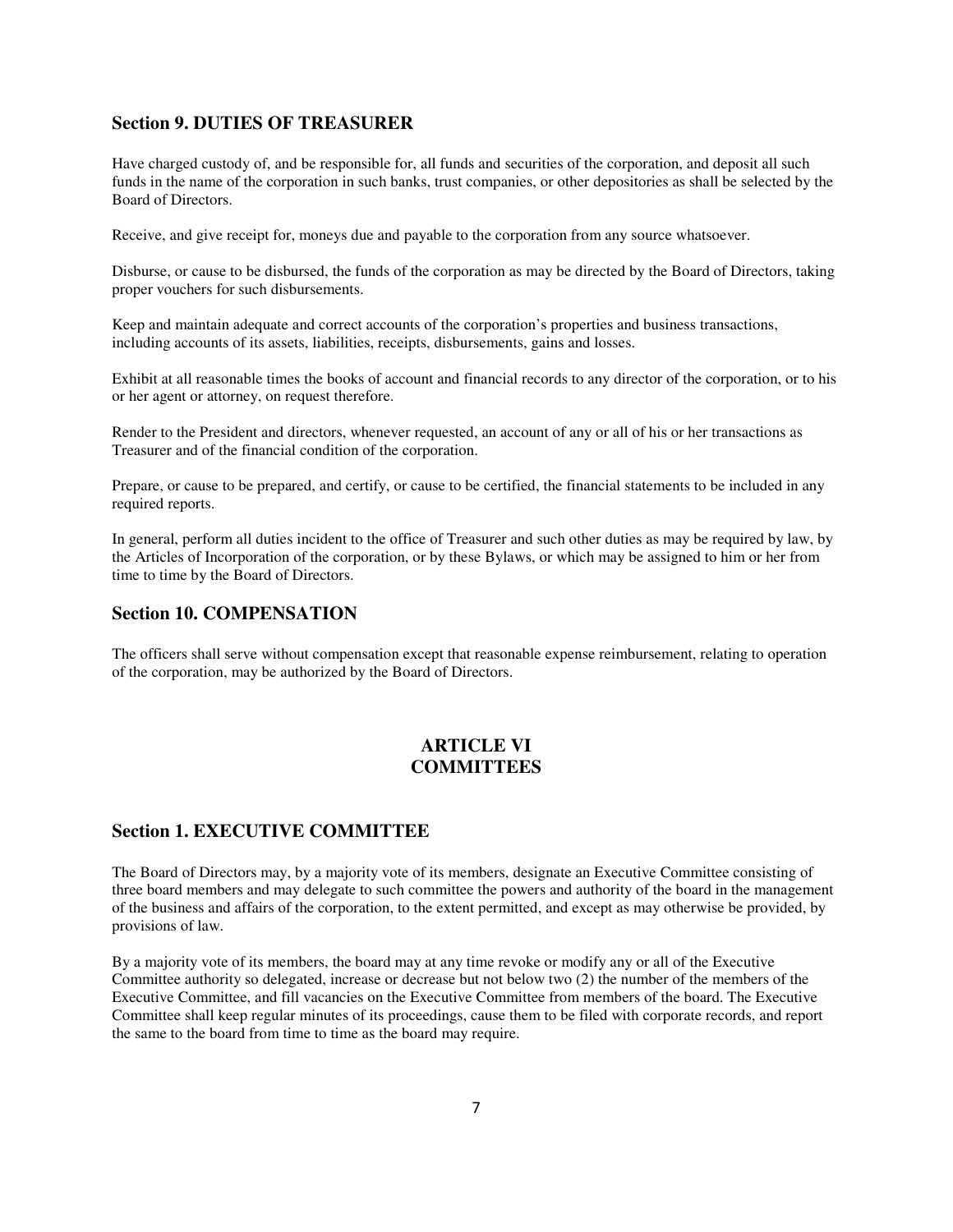### **Section 2. OTHER COMMITTEES**

The corporation shall have such other committees as may from time to time be designated by resolution of the Board of Directors. These committees may consist of persons who are not also members of the board and shall act in an advisory capacity to the board.

#### **Section 3. MEETINGS AND ACTION OF COMMITTEES**

Meetings and action of committees shall be governed by, noticed, held and taken in accordance with the provisions of these Bylaws concerning meetings of the Board of Directors, with such changes in the context of such Bylaws provisions as are necessary to substitute the committee and its members for the Board of Directors and its members, except that the time for regular and special meetings of committees may be fixed by resolution of the Board of Directors or by the committee. The Board of Directors may also adopt rules and regulations pertaining to the conduct of meetings of committee to the extent that such rules and regulations are not inconsistent with the provisions of these Bylaws.

# **ARTICLE VII EXECUTION OF INSTRUMENTS, DEPOSITS AND FUNDS**

### **Section 1. EXECUTION OF INSTRUMENTS**

The Board of Directors, except as otherwise provided in these Bylaws, may by resolution authorize any officer or agent of the corporation to enter into any contract or execute and deliver any instrument in the name of and on behalf of the corporation, and such authority may be general or confined to specific instances. Unless so authorized, no officer, agent or employee shall have any power or authority to bind the corporation by any contract or engagement or to pledge its credit or to render it liable monetarily for any purpose or in any amount.

# **Section 2. CHECKS AND NOTES**

Except as otherwise specifically determined by resolution of the Board of Directors, or as otherwise required by law, checks, drafts, promissory notes, orders for the payment of money, and other evidence of indebtedness of the corporation shall be signed by the Treasurer and countersigned by the President or Secretary of the corporation.

### **Section 3. DEPOSITS**

All funds of the corporation shall be deposited from time to time to the credit of the corporation in such banks, trust companies, or other depositories as the Board of Directors may select.

## **Section 4. GIFTS**

The Board of Directors may accept on behalf of the corporation any contributions, gifts, bequest, or devise for the nonprofit purposes of this corporation.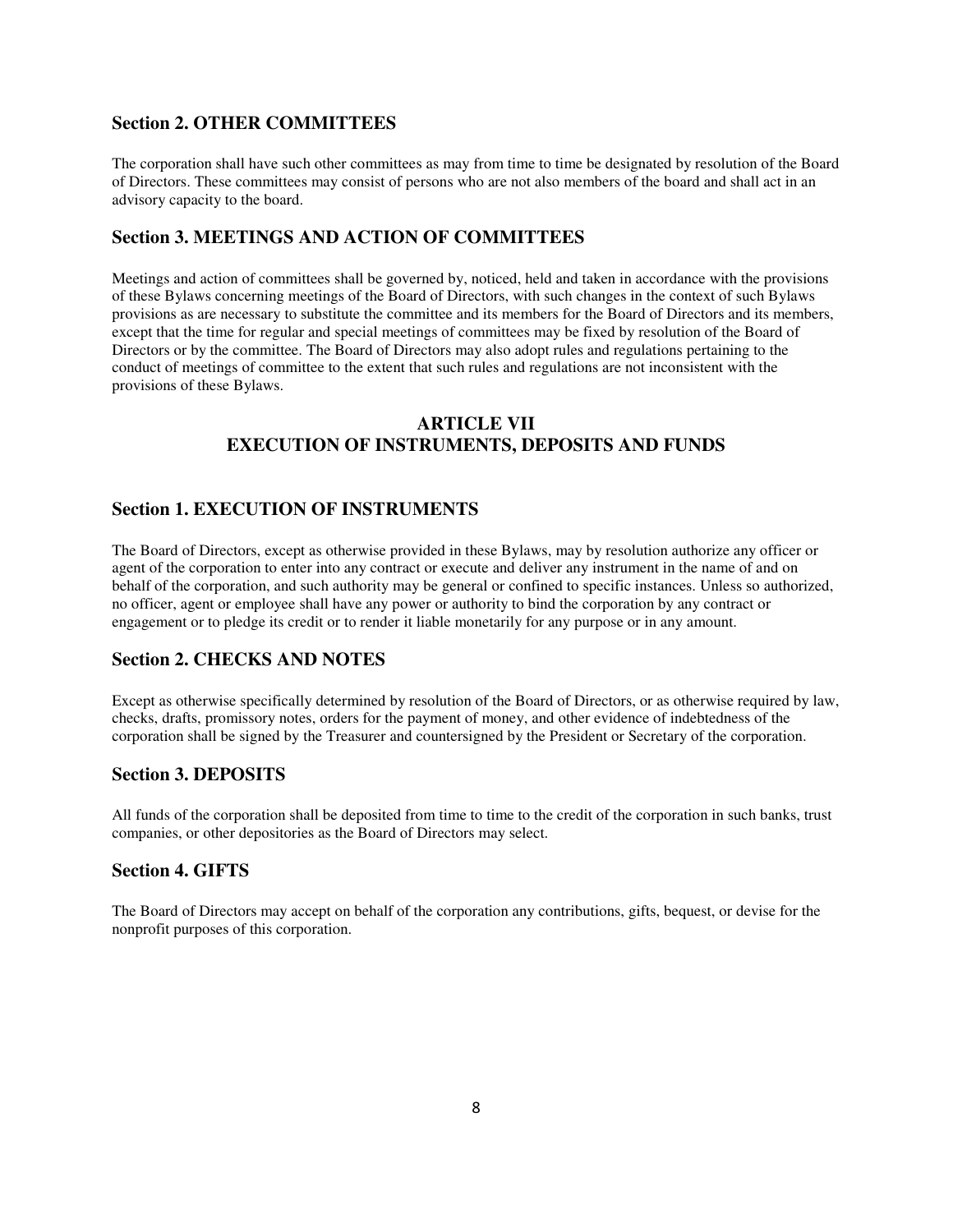# **ARTICLE VIII CORPORATE RECORDS, REPORTS AND SEAL**

### **Section 1. MAINTENANCE OF CORPORATE RECORDS**

The corporation shall keep at its principal office, the office of the Treasurer or the office of the Secretary:

- a) Minutes of all meetings of directors, committees of the board and, if this corporation has members, of all meetings of members, indicating the time and place of holding such meetings, whether regular or special, how called, the notice given, and the names of those present and the proceedings thereof;
- b) Adequate and correct books and records of account, including accounts of its properties and business transactions and accounts of its assets, liabilities, receipts, disbursements, gains, and losses;
- c) A record of its members, indicating their names and addresses and the termination date of any membership;
- d) A copy of the corporation's Articles of Incorporation and Bylaws as amended to date, which shall be open to inspection by the members of the corporation at all reasonable times during office hours.

### **Section 2. CORPORATE SEAL**

The seal of the corporation shall be the Lions Emblem, as authorized by Lions Clubs International, with the names of the Corporation inscribed beneath. Failure to affix the seal the corporate instruments, however, shall not affect the validity of any such instrument.

# **Section 3. DIRECTORS' INSPECTION RIGHTS**

Every director shall have the absolute right at any reasonable time to inspect and copy all books, records and documents of every kind and to inspect the physical properties of the corporation and shall have such other rights to inspect the books, records and properties of this corporation as may be required under the Articles of Incorporation, other provisions of these Bylaws, and provisions of law.

# **Section 4. MEMEBERS' INSPECTION RIGHTS**

Each and every member shall have the following inspection rights, for a purpose reasonably related to such person's interest as a member.

- a) To inspect and copy the record of all members' names, addresses and voting rights, at reasonable times, upon written demand on the Secretary of the corporation, which demand shall state the purpose for which the inspection rights are requested.
- b) To obtain from the Secretary of the corporation, upon written demand on, and payment of a reasonable charge to, the Secretary of the corporation, a list of the names, addresses and voting rights of those members entitled to vote for the election of directors as of the most recent record date for which the list has been compiled or as of the date specified by the member subsequent to the date of demand. The demand shall state the purpose for which the list is requested. The membership list shall be made within a reasonable time after the demand is received by the Secretary of the corporation or after the date specified therein as of which the list is to be compiled.
- c) To inspect at any reasonable time the books, records, or minutes of proceedings of the members or of the board or committees of the board, upon written demand on the Secretary of the corporation by the member, for a purpose reasonably related to such person's interests as a member. Members shall have such other rights to inspect the books, records and properties of this corporation as may be required under the Articles of Incorporation, other provisions of the Bylaws, provisions of law.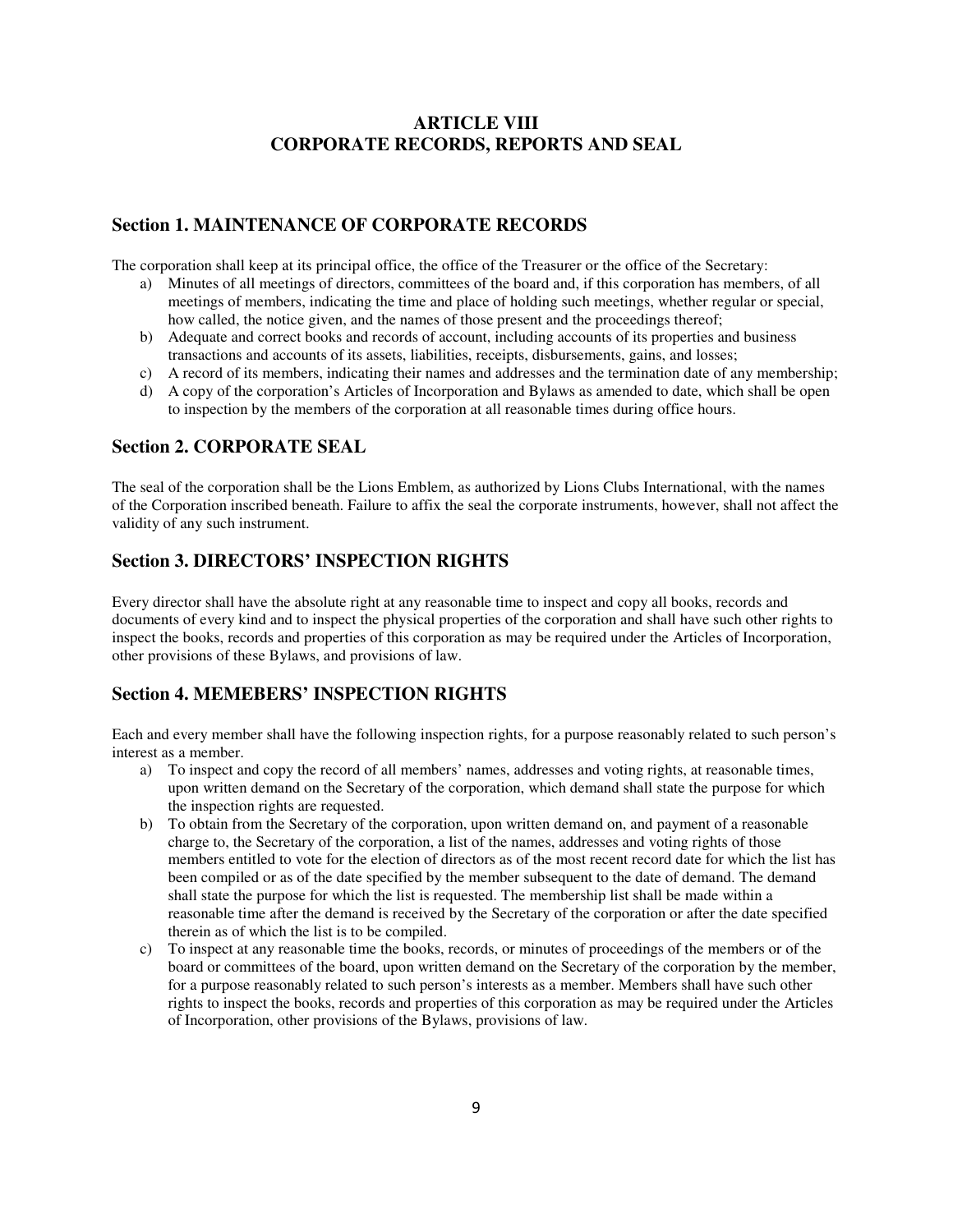### **Section 5. RIGHT TO COPY AND MAKE EXTRACTS**

Any inspection under the provisions of this Article may be made in person or by agent or attorney and the right to inspection shall include the right to copy and make extracts.

#### **Section 6. PERIODIC REPORT**

The board shall cause any annual or periodic report required under law to be prepared and delivered to an office of this state or the members of this corporation, to be prepared and delivered within the time limits set by law.

## **ARTICLE IX IRC 501 (C)(3) TAX EXEMPTION PROVISIONS**

## **Section 1. LIMITATIONS ON ACTIVITIES**

No substantial part of the activities of this corporation shall be the carrying on of propaganda, or otherwise attempting to influence legislation, and this corporation shall not participate in, or intervene in (including the publishing or distribution of statements), any political campaign on behalf of, or in opposition to, any candidate for public office. Notwithstanding any other provisions of these Bylaws, this corporation shall not carry on any activities not permitted to be carried on (a) by a corporation exempt from federal income tax under Section 501(c) (3) of the Internal Revenue Code, or (b) by a corporation, contributions to which are deductible under Section 170(c)(2) of the Internal Revenue Code.

### **Section 2. PROHIBITION AGAINST PRIVATE INUREMENT**

No part of the net earnings of this corporation shall inure to the benefit of, or be distributable to, its members, directors or trustees, officers, or other private persons, except that corporation shall be authorized and empowered to pay reasonable compensation for services rendered and to make payments and distributions in furtherance of the purposes of this corporation.

### **Section 3. DISTRIBUTION OF ASSETS**

Upon the dissolution of this corporation, its assets remaining after payment, or provision for payment, of all debts and liabilities of this corporation shall be distributed according to the directions contained in the Articles of Incorporation for the Kauai North Shore Lions Foundation.

## **ARTICLE X AMENDMENT OF BYLAWS**

#### **Section 1. AMENDMENT**

THESE Bylaws may be amended by the general membership of the organization at its regular annual meeting by affirmative vote of a majority of the members present in person and voting.